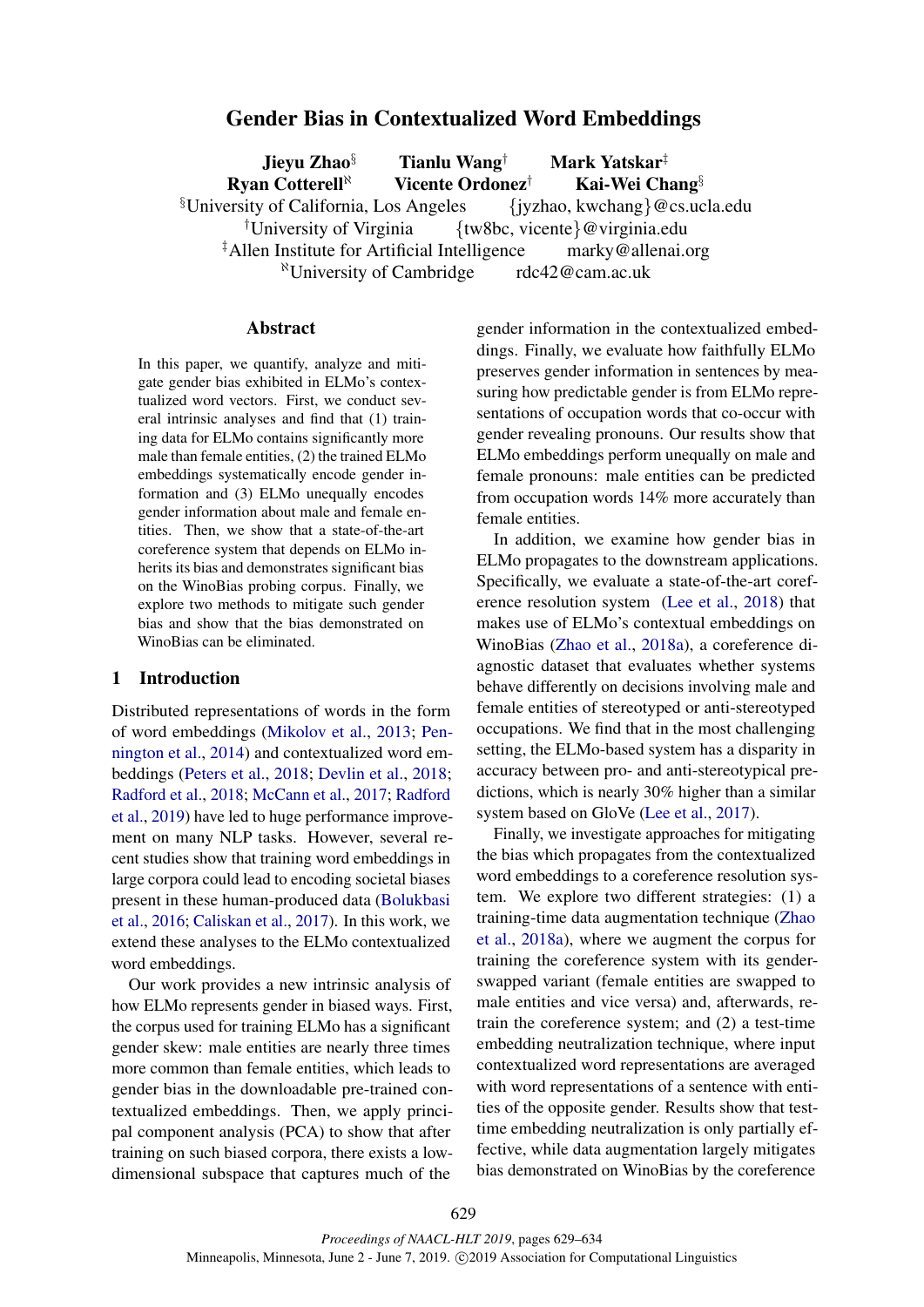system.

## 2 Related Work

Gender bias has been shown to affect several realworld applications relying on automatic language analysis, including online news [\(Ross and Carter,](#page-4-11) [2011\)](#page-4-11), advertisements [\(Sweeney,](#page-5-1) [2013\)](#page-5-1), abusive language detection [\(Park et al.,](#page-4-12) [2018\)](#page-4-12), machine translation (Font and Costa-jussà, [2019;](#page-4-13) [Vanmassen](#page-5-2)[hove et al.,](#page-5-2) [2018\)](#page-5-2), and web search [\(Kay et al.,](#page-4-14) [2015\)](#page-4-14). In many cases, a model not only replicates bias in the training data but also amplifies it [\(Zhao et al.,](#page-5-3) [2017\)](#page-5-3).

For word representations, [Bolukbasi et al.](#page-4-7) [\(2016\)](#page-4-7) and [Caliskan et al.](#page-4-8) [\(2017\)](#page-4-8) show that word embeddings encode societal biases about gender roles and occupations, e.g. engineers are stereotypically men, and nurses are stereotypically women. As a consequence, downstream applications that use these pretrained word embeddings also reflect this bias. For example, [Zhao et al.](#page-5-0) [\(2018a\)](#page-5-0) and [Rudinger et al.](#page-4-15) [\(2018\)](#page-4-15) show that coreference resolution systems relying on word embeddings encode such occupational stereotypes. In concurrent work, [May et al.](#page-4-16) [\(2019\)](#page-4-16) measure gender bias in sentence embeddings, but their evaluation is on the aggregation of word representations. In contrast, we analyze bias in contextualized word representations and its effect on a downstream task.

To mitigate bias from word embeddings, [Boluk](#page-4-7)[basi et al.](#page-4-7) [\(2016\)](#page-4-7) propose a post-processing method to project out the bias subspace from the pre-trained embeddings. Their method is shown to reduce the gender information from the embeddings of gender-neutral words, and, remarkably, maintains the same level of performance on different downstream NLP tasks. [Zhao et al.](#page-5-4) [\(2018b\)](#page-5-4) further propose a training mechanism to separate gender information from other factors. However, [Gonen and](#page-4-17) [Goldberg](#page-4-17) [\(2019\)](#page-4-17) argue that entirely removing bias is difficult, if not impossible, and the gender bias information can be often recovered. This paper investigates a natural follow-up question: What are effective bias mitigation techniques for contextualized embeddings?

### 3 Gender Bias in ELMo

In this section we describe three intrinsic analyses highlighting gender bias in trained ELMo contextual word embeddings [\(Peters et al.,](#page-4-2) [2018\)](#page-4-2). We show that (1) training data for ELMo contains sig-

<span id="page-1-0"></span>

|   | #occurrence | #M-biased occs. | #F-biased occs. |
|---|-------------|-----------------|-----------------|
| М | 5,300,000   | 170,000         | 81,000          |
| Е | 1,600,000   | 33,000          | 36,000          |

Table 1: Training corpus for ELMo. We show total counts for male (M) and female (F) pronouns in the corpus, and counts corresponding to their cooccurrence with occupation words where the occupations are stereotypically male (M-biased) or female (Fbiased).

nificantly more male entities compared to female entities leading to gender bias in the pre-trained contextual word embeddings (2) the geometry of trained ELMo embeddings systematically encodes gender information and (3) ELMo propagates gender information about male and female entities unequally.

#### 3.1 Training Data Bias

Table [1](#page-1-0) lists the data analysis on the One Billion Word Benchmark [\(Chelba et al.,](#page-4-18) [2013\)](#page-4-18) corpus, the training corpus for ELMo. We show counts for the number of occurrences of male pronouns (*he*, *his* and *him*) and female pronouns (*she* and *her*) in the corpus as well as the co-occurrence of occupation words with those pronouns. We use the set of occupation words defined in the WinoBias corpus and their assignments as prototypically male or female [\(Zhao et al.,](#page-5-0) [2018a\)](#page-5-0). The analysis shows that the Billion Word corpus contains a significant skew with respect to gender: (1) male pronouns occur three times more than female pronouns and (2) male pronouns co-occur more frequently with occupation words, irrespective of whether they are prototypically male or female.

#### 3.2 Geometry of Gender

Next, we analyze the gender subspace in ELMo. We first sample 400 sentences with at least one gendered word (e.g., *he* or *she* from the OntoNotes 5.0 dataset [\(Weischedel et al.,](#page-5-5) [2012\)](#page-5-5) and generate the corresponding gender-swapped variants (changing *he* to *she* and vice-versa). We then calculate the difference of ELMo embeddings between occupation words in corresponding sentences and conduct principal component analysis for all pairs of sentences. Figure [1](#page-2-0) shows there are two principal components for gender in ELMo, in contrast to GloVe which only has one [\(Bolukbasi et al.,](#page-4-7) [2016\)](#page-4-7). The two principal components in ELMo seem to represent the gender from the contextual information (Contextual Gender) as well as the gender embedded in the word itself (Occupational Gender).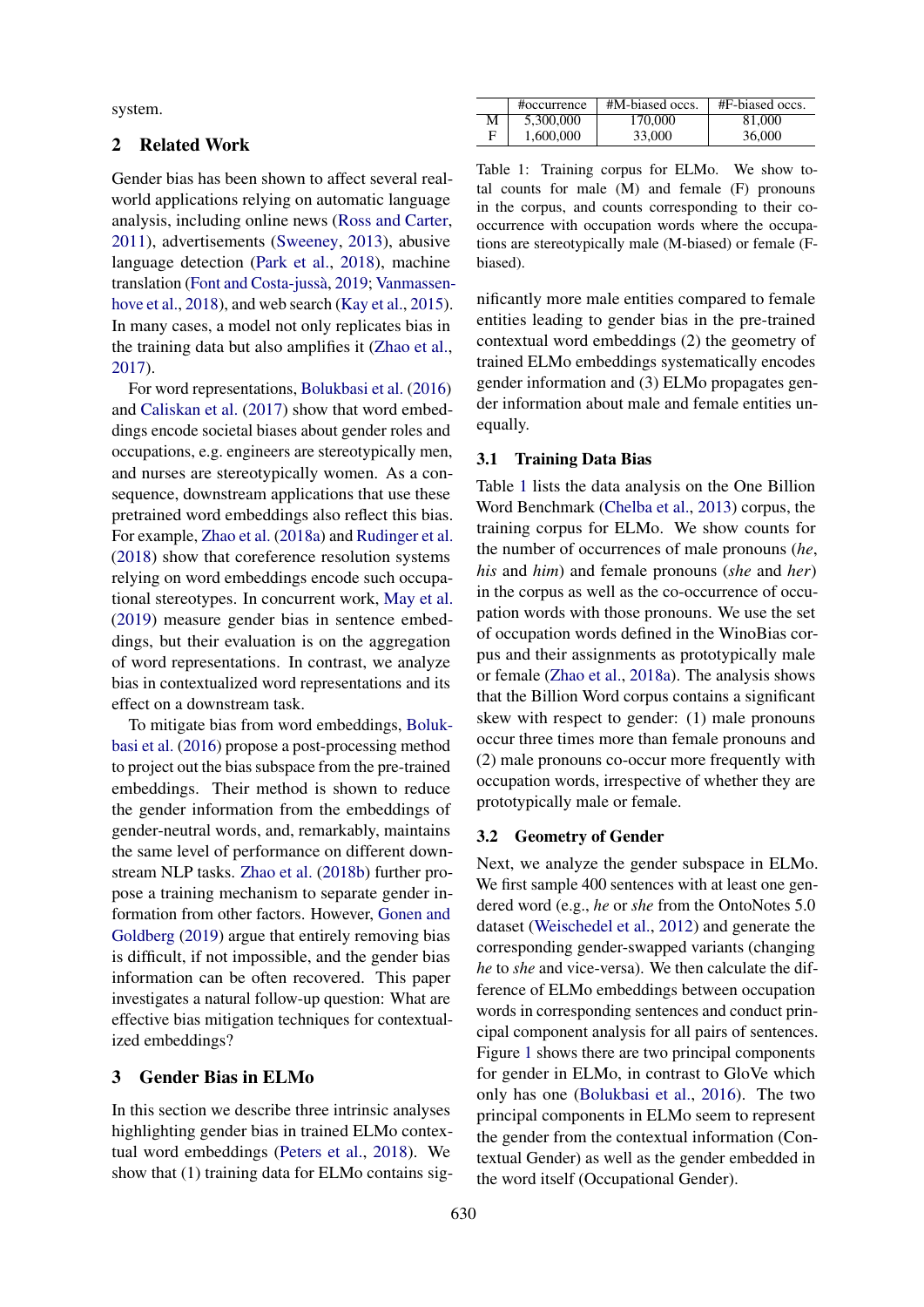<span id="page-2-0"></span>

Figure 1: Left: Percentage of explained variance in PCA in the embedding differences. Right: Selected words projecting to the first two principle components where the blue dots are the sentences with male context and the orange dots are from the sentences with female context.

To visualize the gender subspace, we pick a few sentence pairs from WinoBias [\(Zhao et al.,](#page-5-0) [2018a\)](#page-5-0). Each sentence in the corpus contains one gendered pronoun and two occupation words, such as "The developer corrected the secretary because she made a mistake" and also the same sentence with the opposite pronoun (he). In Figure [1](#page-2-0) on the right, we project the ELMo embeddings of occupation words that are co-referent with the pronoun (e.g. *secretary* in the above example) for when the pronoun is male (blue dots) and female (orange dots) on the two principal components from the PCA analysis. Qualitatively, we can see the first component separates male and female contexts while the second component groups male related words such as *lawyer* and *developer* and female related words such as *cashier* and *nurse*.

### 3.3 Unequal Treatment of Gender

To test how ELMo embeds gender information in contextualized word embeddings, we train a classifier to predict the gender of entities from occupation words in the same sentence. We collect sentences containing gendered words (e.g., *he*-*she*, *father*-*mother*) and occupation words (e.g., *doctor*) [1](#page-2-1) from the OntoNotes 5.0 corpus [\(Weischedel](#page-5-5) [et al.,](#page-5-5) [2012\)](#page-5-5), where we treat occupation words as a mention to an entity, and the gender of that entity is taken to the gender of a co-referring gendered word, if one exists. For example, in the sentence "the engineer went back to her home," we take *engineer* to be a female mention. Then we split all such instances into training and test, with 539 and 62 instances, respectively and augment these sentences by swapping all the gendered words with words of the opposite gender such that the numbers of male and female entities are balanced.

We first test if ELMo embedding vectors carry gender information. We train an SVM classifier with an RBF kernel<sup>[2](#page-2-2)</sup> to predict the gender of a mention (i.e., an occupation word) based on its ELMo embedding. On development data, this classifier achieves 95.1% and 80.6% accuracy on sentences where the true gender was male and female respectively. For both male and female contexts, the accuracy is much larger than 50%, demonstrating that ELMo does propagate gender information to other words. However, male information is more than 14% more accurately represented in ELMo than female information, showing that ELMo propagates the information unequally for male and female entities.

#### 4 Bias in Coreference Resolution

In this section, we establish that coreference systems that depend on ELMo embeddings exhibit significant gender bias. Then we evaluate two simple methods for removing the bias from the systems and show that the bias can largely be reduced.

#### 4.1 Setup

We evaluate bias with respect to the WinoBias dataset [\(Zhao et al.,](#page-5-0) [2018a\)](#page-5-0), a benchmark of paired male and female coreference resolution examples following the Winograd format [\(Hirst,](#page-4-19) [1981;](#page-4-19) [Rah](#page-4-20)[man and Ng,](#page-4-20) [2012;](#page-4-20) [Peng et al.,](#page-4-21) [2015\)](#page-4-21). It contains two different subsets, pro-stereotype, where pronouns are associated with occupations predominately associated with the gender of the pronoun, or anti-stereotype, when the opposite relation is true.

<span id="page-2-2"></span><sup>&</sup>lt;sup>2</sup>We use the  $\nu$ -SVC formulation and tune the hyperparameter  $\nu$  [\(Chang and Lin,](#page-4-22) [2011\)](#page-4-22) in the range of [0.1, 1] with a step 0.1.

<span id="page-2-1"></span><sup>&</sup>lt;sup>1</sup>We use the list collected in  $(Zhao et al., 2018a)$  $(Zhao et al., 2018a)$  $(Zhao et al., 2018a)$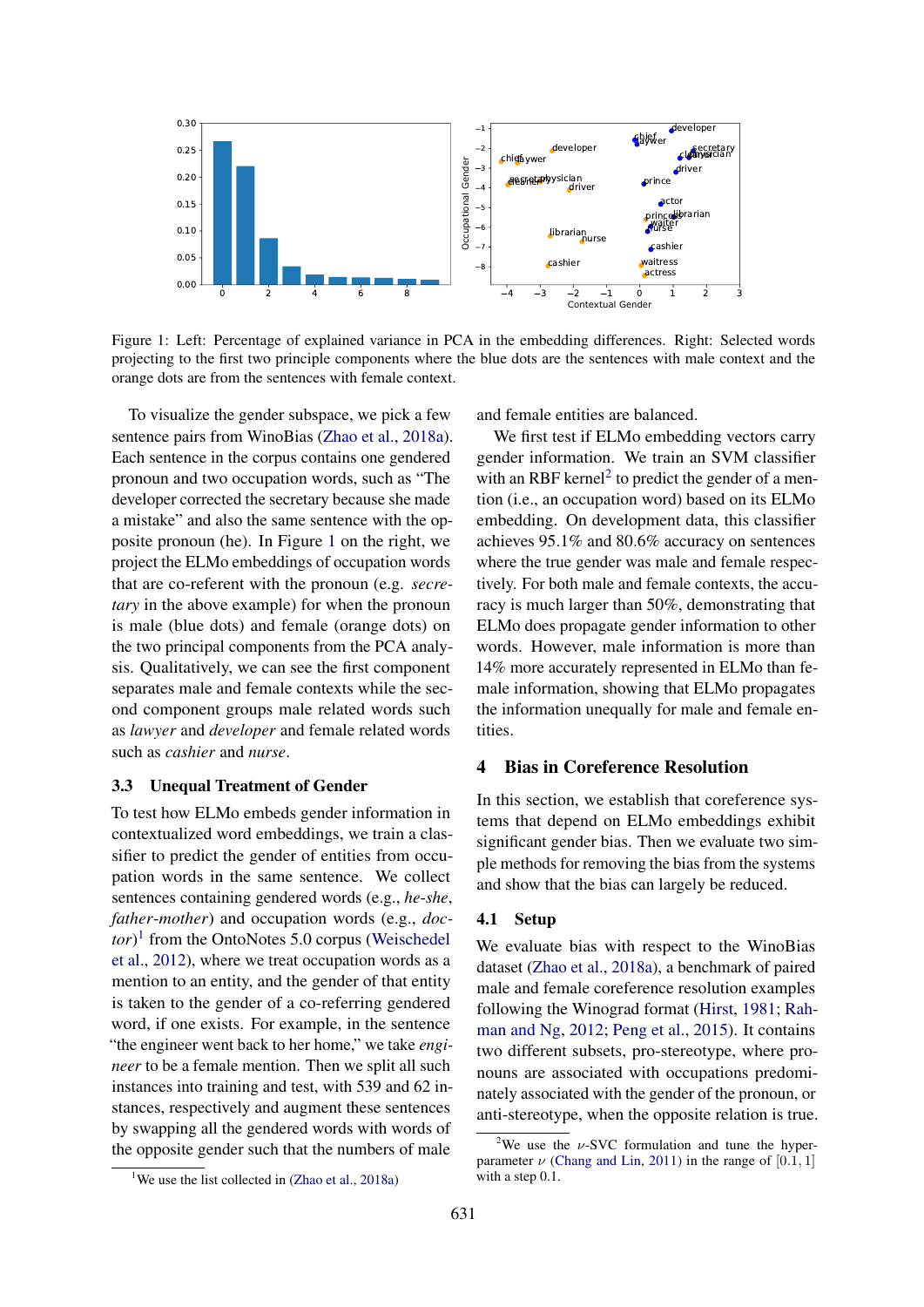<span id="page-3-0"></span>

| Embeddings      | Data Augmentation | Neutralization |             | OntoNotes | Semantics Only |       |      | w/ Syntactic Cues |      |       |      |         |
|-----------------|-------------------|----------------|-------------|-----------|----------------|-------|------|-------------------|------|-------|------|---------|
|                 |                   | GloVe          | <b>ELMo</b> |           | Pro.           | Antı. | Avg. | Diff              | Pro. | Anti. | Avg. | Diff    |
| GloVe           |                   |                |             | 67.7      | 76.0           | 49.4  | 62.7 | $26.6*$           | 88.7 | 75.2  | 82.0 | $13.5*$ |
| GloVe           |                   |                |             | 65.8      | 63.9           | 62.8  | 63.4 | 1.1               | 81.3 | 83.4  | 82.4 | 2.1     |
| GloVe+ELMo      |                   |                |             | 72.7      | 79.1           | 49.5  | 64.3 | $29.6*$           | 93.0 | 85.9  | 89.5 | $7.1*$  |
| $GloVe + EI$ Mo |                   |                |             | 71.0      | 65.9           | 64.9  | 65.4 | 1.0               | 87.8 | 88.9  | 88.4 | 1.2     |
| GloVe+ELMo      |                   |                |             | 71.0      | 72.6           | 57.8  | 64.9 | $14.3*$           | 90.2 | 88.6  | 89.4 | 1.6     |
| GloVe+ELMo      |                   |                |             | 71.1      | 71.1           | 60.6  | 66.2 | $11.1*$           | 90.3 | 89.2  | 89.8 | 1.1     |

Table 2: F1 on OntoNotes and WinoBias development sets. WinoBias dataset is split Semantics Only and w/ Syntactic Cues subsets. ELMo improves the performance on the OntoNotes dataset by 5% but shows stronger bias on the WinoBias dataset. Avg. stands for averaged F1 score on the pro- and anti-stereotype subsets while "Diff." is the absolute difference between these two subsets. \* indicates the difference between pro/anti stereotypical conditions is significant ( $p < .05$ ) under an approximate randomized test [\(Graham et al.,](#page-4-23) [2014\)](#page-4-23). Mitigating bias by data augmentation reduces all the bias from the coreference model to a neglect level. However, the neutralizing ELMo approach only mitigates bias when there are other strong learning signals for the task.

Each subset consists of two types of sentences: one that requires semantic understanding of the sentence to make coreference resolution (Semantics Only) and another that relies on syntactic cues (w/ Syntactic Cues). Gender bias is measured by taking the difference of the performance in pro- and antistereotypical subsets. Previous work [\(Zhao et al.,](#page-5-0) [2018a\)](#page-5-0) evaluated the systems based on GloVe embeddings but here we evaluate a state-of-the-art system that trained on the OntoNotes corpus with ELMo embeddings [\(Lee et al.,](#page-4-9) [2018\)](#page-4-9).

#### 4.2 Bias Mitigation Methods

Next, we describe two methods for mitigating bias in ELMo for the purpose of coreference resolution: (1) a train-time data augmentation approach and (2) a test-time neutralization approach.

Data Augmentation [Zhao et al.](#page-5-0) [\(2018a\)](#page-5-0) propose a method to reduce gender bias in coreference resolution by augmenting the training corpus for this task. Data augmentation is performed by replacing gender revealing entities in the OntoNotes dataset with words indicating the opposite gender and then training on the union of the original data and this swapped data. In addition, they find it useful to also mitigate bias in supporting resources and therefore replace standard GloVe embeddings with bias mitigated word embeddings from [Bolukbasi et al.](#page-4-7) [\(2016\)](#page-4-7). We evaluate the performance of both aspects of this approach.

Neutralization We also investigate an approach to mitigate bias induced by ELMo embeddings without retraining the coreference model. Instead of augmenting training corpus by swapping gender words, we generate a gender-swapped version of the test instances. We then apply ELMo to obtain contextualized word representations of the original and the gender-swapped sentences and use their average as the final representations.

#### 4.3 Results

Table [2](#page-3-0) summarizes our results on WinoBias.

ELMo Bias Transfers to Coreference Row 3 in Table [2](#page-3-0) summarizes performance of the ELMo based coreference system on WinoBias. While ELMo helps to boost the coreference resolution F1 score (OntoNotes) it also propagates bias to the task. It exhibits large differences between pro- and anti-stereotyped sets (|Diff|) on both semantic and syntactic examples in WinoBias.

Bias Mitigation Rows 4-6 in Table [2](#page-3-0) summarize the effectiveness of the two bias mitigation approaches we consider. Data augmentation is largely effective at mitigating bias in the coreference resolution system with ELMo (reducing |Diff | to insignificant levels) but requires retraining the system. Neutralization is less effective than augmentation and cannot fully remove gender bias on the Semantics Only portion of WinoBias, indicating it is effective only for simpler cases. This observation is consistent with [Gonen and Goldberg](#page-4-17) [\(2019\)](#page-4-17), where they show that entirely removing bias from an embedding is difficult and depends on the manner, by which one measures the bias.

### 5 Conclusion and Future Work

Like word embedding models, contextualized word embeddings inherit implicit gender bias. We analyzed gender bias in ELMo, showing that the corpus it is trained on has significant gender skew and that ELMo is sensitive to gender, but unequally so for male and female entities. We also showed this bias transfers to downstream tasks, such as coreference resolution, and explored two bias mitigation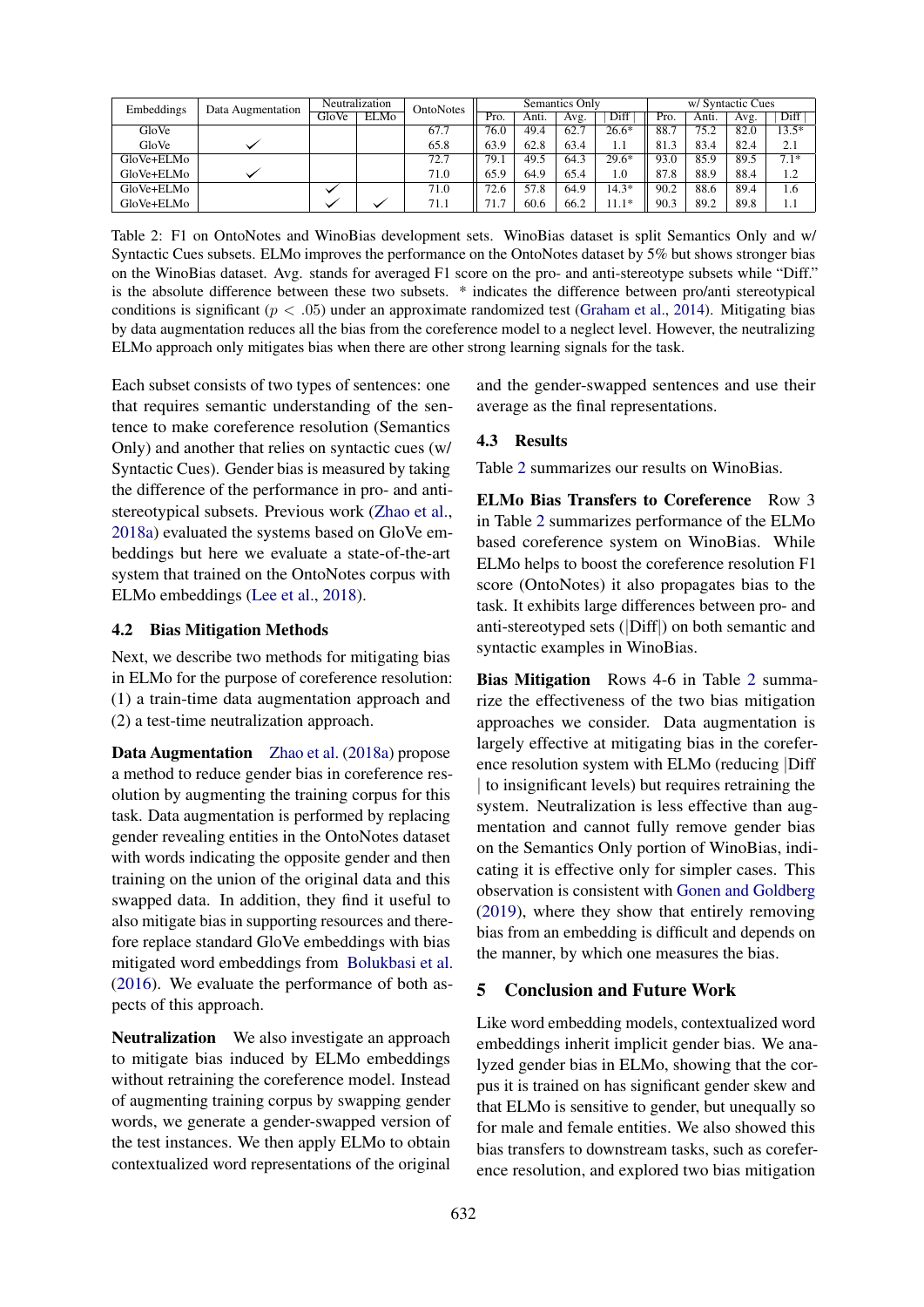strategies: 1) data augmentation and 2) neutralizing embeddings, effectively eliminating the bias from ELMo in a state-of-the-art system. With increasing adoption of contextualized embeddings to get better results on core NLP tasks, e.g. BERT [\(Devlin](#page-4-3) [et al.,](#page-4-3) [2018\)](#page-4-3), we must be careful how such unsupervised methods perpetuate bias to downstream applications and our work forms the basis of evaluating and mitigating such bias.

#### Acknowledgement

This work was supported in part by National Science Foundation Grant IIS-1760523. RC was supported by a Facebook Fellowship. We also acknowledge partial support from the Institute of the the Humanities and Global Cultures at the University of Virginia. We thank all reviewers for their comments.

### References

- <span id="page-4-7"></span>Tolga Bolukbasi, Kai-Wei Chang, James Zou, Venkatesh Saligrama, and Adam Kalai. 2016. Man is to computer programmer as woman is to homemaker? debiasing word embeddings. In *NeurIPS*.
- <span id="page-4-8"></span>Aylin Caliskan, Joanna J Bryson, and Arvind Narayanan. 2017. Semantics derived automatically from language corpora contain human-like biases. *Science*, 356(6334):183–186.
- <span id="page-4-22"></span>Chih-Chung Chang and Chih-Jen Lin. 2011. Libsvm: a library for support vector machines. *ACM transactions on intelligent systems and technology (TIST)*, 2(3):27.
- <span id="page-4-18"></span>Ciprian Chelba, Tomas Mikolov, Mike Schuster, Qi Ge, Thorsten Brants, Phillipp Koehn, and Tony Robinson. 2013. One billion word benchmark for measuring progress in statistical language modeling. *arXiv preprint arXiv:1312.3005*.
- <span id="page-4-3"></span>Jacob Devlin, Ming-Wei Chang, Kenton Lee, and Kristina Toutanova. 2018. BERT: Pre-training of deep bidirectional transformers for language understanding. *arXiv preprint arXiv:1810.04805*.
- <span id="page-4-13"></span>Joel Escudé Font and Marta R. Costa-jussà. 2019. Equalizing gender biases in neural machine translation with word embeddings techniques. *arXiv preprint arXiv:1901.03116*.
- <span id="page-4-17"></span>Hila Gonen and Yoav Goldberg. 2019. Lipstick on a pig: Debiasing methods cover up systematic gender biases in word embeddings but do not remove them. *CoRR*, abs/1903.03862.
- <span id="page-4-23"></span>Yvette Graham, Nitika Mathur, and Timothy Baldwin. 2014. Randomized significance tests in machine translation. In *WMT@ ACL*.
- <span id="page-4-19"></span>Graeme Hirst. 1981. Anaphora in natural language understanding. *Berlin Springer Verlag*.
- <span id="page-4-14"></span>Matthew Kay, Cynthia Matuszek, and Sean A. Munson. 2015. Unequal representation and gender stereotypes in image search results for occupations. In *Human Factors in Computing Systems*. ACM.
- <span id="page-4-10"></span>Kenton Lee, Luheng He, Mike Lewis, and Luke Zettlemoyer. 2017. End-to-end neural coreference resolution. In *EMNLP*.
- <span id="page-4-9"></span>Kenton Lee, Luheng He, and Luke S. Zettlemoyer. 2018. Higher-order coreference resolution with coarse-to-fine inference. In *NAACL*.
- <span id="page-4-16"></span>Chandler May, Alex Wang, Shikha Bordia, Samuel R. Bowman, and Rachel Rudinger. 2019. On measuring social biases in sentence encoders. *arXiv preprint arXiv:1903.10561*.
- <span id="page-4-5"></span>Bryan McCann, James Bradbury, Caiming Xiong, and Richard Socher. 2017. Learned in translation: Contextualized word vectors. In *NeurIPS*.
- <span id="page-4-0"></span>Tomas Mikolov, Ilya Sutskever, Kai Chen, Greg S Corrado, and Jeff Dean. 2013. Distributed representations of words and phrases and their compositionality. In *NeurIPS*.
- <span id="page-4-12"></span>Ji Ho Park, Jamin Shin, and Pascale Fung. 2018. Reducing gender bias in abusive language detection. In *EMNLP*.
- <span id="page-4-21"></span>Haoruo Peng, Daniel Khashabi, and Dan Roth. 2015. Solving hard coreference problems. In *NAACL*.
- <span id="page-4-1"></span>Jeffrey Pennington, Richard Socher, and Christopher Manning. 2014. Glove: Global vectors for word representation. In *EMNLP*.
- <span id="page-4-2"></span>Matthew E. Peters, Mark Neumann, Mohit Iyyer, Matt Gardner, Christopher Clark, Kenton Lee, and Luke Zettlemoyer. 2018. Deep contextualized word representations. In *NAACL*.
- <span id="page-4-4"></span>Alec Radford, Karthik Narasimhan, Tim Salimans, and Ilya Sutskever. 2018. Improving language understanding by generative pre-training.
- <span id="page-4-6"></span>Alec Radford, Jeff Wu, Rewon Child, David Luan, Dario Amodei, and Ilya Sutskever. 2019. Language models are unsupervised multitask learners.
- <span id="page-4-20"></span>Altaf Rahman and Vincent Ng. 2012. Resolving complex cases of definite pronouns: The winograd schema challenge. In *EMNLP*.
- <span id="page-4-11"></span>Karen Ross and Cynthia Carter. 2011. Women and news: A long and winding road. *Media, Culture & Society*, 33(8).
- <span id="page-4-15"></span>Rachel Rudinger, Jason Naradowsky, Brian Leonard, and Benjamin Van Durme. 2018. Gender bias in coreference resolution. In *NAACL*.